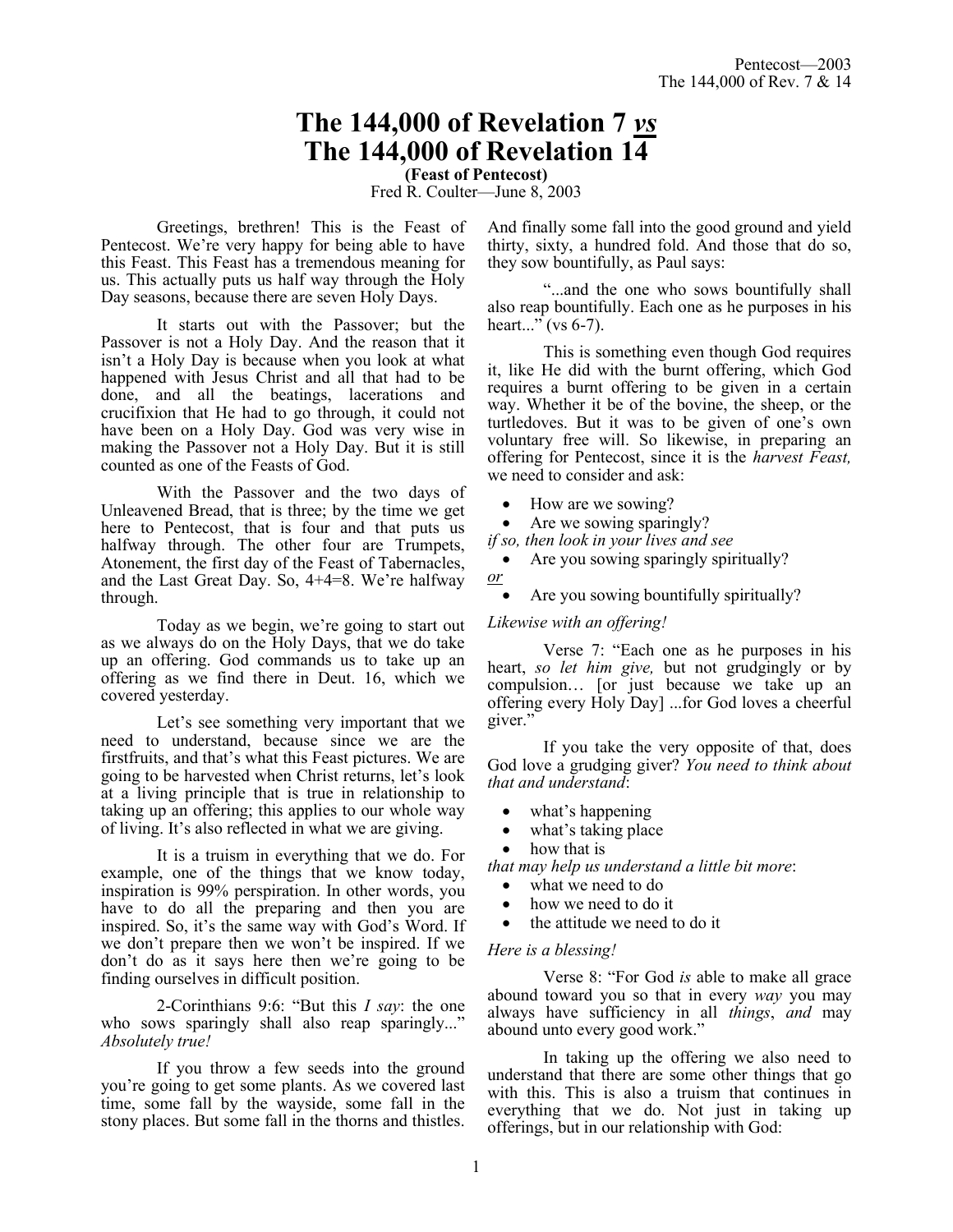- how we serve Him
- how we love Him
- how we do the things that we do

Proverbs 3:5: "Trust in the LORD with all your heart, and lean not to your own understanding. In all your ways acknowledge Him, and He shall direct your paths. Do not be wise in your own eyes; fear the LORD and depart from evil. It shall be health to your navel... [that means the inner part of your being] …and marrow to your bones.…[because that's where new blood is produced] …Honor the LORD with your substance and with the firstfruits of all your increase; and your barns shall be filled *with* plenty, and your presses shall burst *with* new wine" (vs 5-10).

Those are some things we need to consider in bringing an offering, because God says in Lev. 23 that we are to bring an offering. We are to bring that to the Lord. We'll see a little bit more about the offering, another special offering that was brought on Pentecost.

#### (pause for the offering)

As I said yesterday, we counted seven full weeks, and how the seven weeks reflect the *church harvest*. Now there is one more day, the  $50<sup>th</sup>$  day, and that day is the Day of Pentecost.

I want to read something that has puzzled people for a long time. Why did Jesus say it, and what does it mean? The reason is because this is very easily confused with the Feast of the Last Great Day, that is, the  $8<sup>th</sup>$  day, the day after the 7 days of the Feast of Tabernacles.

John 6:40: "And this is the will of Him Who sent Me: that everyone who sees the Son, and believes in Him, may have eternal life; and **I will raise him up at the last day**."

What does this mean? He says the same thing in:

Verse 44. "No one can come to Me unless the Father, Who sent Me, draws him; and **I will raise him up at the last day.**"

- What is the last day?
- Is that the Last Great Day? *No, it is not!*

In counting to Pentecost, what is the last day of the count? *The 50th day! That is the last day for those who will be in the first resurrection! Just think on that!*

Let's see what else that they did on the Day of Pentecost. We will see what was to be offered, what was to be done, and the meaning of it and the symbolism of it and why God required it.

Leviticus 23:15: "And you shall count to you beginning with the next day after the Sabbath, beginning with the day … [including the day] …that you brought the sheaf of the Wave Offering...'

Now it has to begin there because Christ was the First of the firstfruits. On the first day He ascended to the Father. So, He is the *first*. Now we're going to be resurrected at the last, the last day of the count to Pentecost, which is the  $50<sup>th</sup>$  day.

"...seven Sabbaths shall be complete. Even unto the day after the seventh Sabbath..." (v 15).

There is absolutely no way for those who still believe in a Monday Pentecost—and there be a great number who do—that Monday is the morrow after the seventh Sabbath. It just cannot be.

"...you shall number fifty days..." (v 16) *the 50th day is the last day!*

Since the count begins on the  $1<sup>st</sup>$  day of the week, the count ends on the 1<sup>st</sup> day of the week, with seven complete weeks ending in a Sabbath all the way down to the  $50<sup>th</sup>$  day. That is the last day of the count, and that's what Jesus is talking about.

"...And you shall offer a new grain offering to the LORD"  $(v 16)$ .

Now it says meat offering in the *KJV*, but don't confuse that with the flesh of animals. This is a meal, cereal or grain offering. Here's what they were to do. This is very unusual when you consider that we just finished the Feast of Unleavened Bread here just six and a half weeks ago. During the Feast of Unleavened Bread, leaven is a type of sin. God does not tell us to eat unleavened bread all year long. Leaven is a type of sin during the Feast of Unleavened Bread.

Now we're going to see an offering that is given, which is also given with the peace offering, they are allowed to use leaven in a peace offering.

Verse 17: "You shall bring out of your homes two wave loaves of two tenth parts...."

Some people argue and say that you can't be doing that on a Holy Day because that is work. But you know, they don't even read the Scriptures. Because it says you are allowed to do whatever is necessary for the keeping of the Feast. *IF* God commands that these be made on the  $50<sup>th</sup>$  day, *THEN* they should be made on the 50<sup>th</sup> day just like God says. *IF* God commands it, *THEN* how can it be breaking the Sabbath Day? *It cannot; spare me!* As we read earlier, lean not to your own understanding. *Follow what the Scriptures say!*

"...They shall be of fine flour. They shall be baked with leaven..." Why are they baked with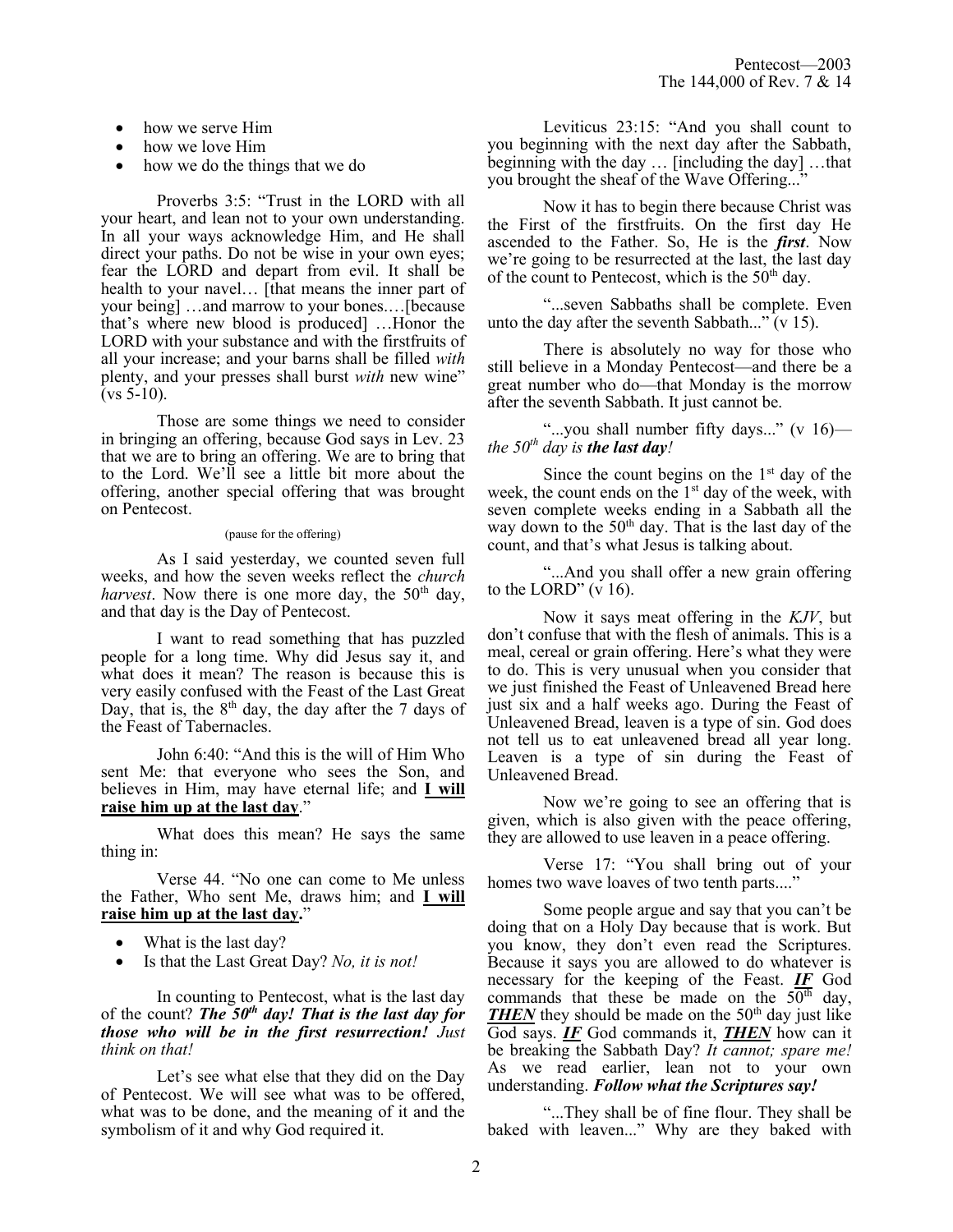leaven? *We'll see in just a little bit!* There were to be two loaves.

- Why not one loaf?
- Why not three loaves?
- Why not ten loaves?
- Why two loaves?

## *We'll see what the meaning of that is in a little bit!*

"...*they are* the firstfruits to the LORD" (v 17).

So these two loaves symbolize the completion of the firstfruit harvest unto God and the making of the finished product. Furthermore, they are baked with leaven. When you put leaven into any bread dough, and you allow it to rise, you change the nature of the bread, don't you? We will see a parable in just a minute, where Jesus showed the Kingdom of God is like unto leaven.

So, they were to bring this offering plus the other animal offerings that were there.

Verse 21: "And you shall proclaim on the same day..."

Not the day before, not the day after, but on the self same day, which is the  $50<sup>th</sup>$  day, the last day of the count of fifty.

"...that it may be a Holy convocation to you. You shall do no servile work *therein.*… [that is work for hire or pay] ...*It shall be* a statute forever in all your dwellings throughout your generations" (v 21).

Let's see, after one of the parables of the harvest, and so forth, then what we're going to see is a special little parable that Jesus gave.

Matthew 13:33: "Another parable He spoke to them: 'The Kingdom of Heaven is compared to leaven..."

This has to be the good use of leaven. If leaven is always sin all the time, then God surely would not have asked them to bake those two loaves with leaven. He surely would not have said, 'The Kingdom of Heaven is compared to leaven..." *would He?*

Can you say the Kingdom of God is like unto sin? *No you can't!* Just during the Feast of Unleavened Bread leaven is a type of sin.

"...which a woman took... [What is the Church likened to? *A woman*!] ...And hid… [mixed in] …three measures of flour, till the whole was leavened" (v 33).

Here is the good use of leaven. *This pictures the change of nature that we will permanently have when we are resurrected!* Just like leaven in bread dough leavens the whole thing, that's what it says here. Then when it's baked it is permanent. If it's leavened and you don't bake it you can beat it down again, can't you, and make it flat again, can't you? Yes! But when you let it rise and then you bake it you permanently change it.

- Why do we have the two loaves in Lev. 23? *It's likened unto the Kingdom of Heaven!* Therefore, it's likened unto the resurrection.
- What happens at the resurrection? *You have the finished product!*

*That's why you have the two loaves!* And these were to be presented before the LORD on the 50<sup>th</sup> day.

Now the parallelism and the symbolism here is very profound; let's understand this. *One loaf has got to mean all of those who were part of the firstfruits before the beginning of the New Testament Church!* Going clear back to Abel, Enoch, Noah, Abraham, Isaac, Jacob, Moses, Samuel, *all of those who are listed that are going to be in the first resurrection!* We know David will be there. We know some of the kings will be there. We know that all of the prophets will be there.

So, the first loaf symbolizes all of those from the time of creation coming down to the first resurrection.

The second loaf pictures all of those from the time of the giving of the Holy Spirit on Pentecost to the resurrection, which is on Pentecost. *That is the final product of the saints!* As we have seen, they will be changed in a moment in the twinkling of an eye. Now we will cover some of those Scriptures in just a bit. that's the meaning of the two wave loaves that were to be brought before the Lord on the  $50<sup>th</sup>$  Day.

Now let's understand something very important. Here's a principle that we can also apply in relationship to the Church, in relationship to the resurrection. Jesus said in the book of Revelation chapters 1 & 21: *I am the First and the Last. I am the Beginning and the Ending. I am Alpha and Omega.*

When did the Church officially begin? *It began on Pentecost!* Therefore, it follows that it will end on Pentecost. That's an important principle that we can keep in mind.

Acts 2:1—let's understand how this should be properly translated, because this is in a present tense articular infinitive, which means:

Acts 2:1: "And when the Day *of Pentecost,* the fiftieth day, **was being fulfilled**..."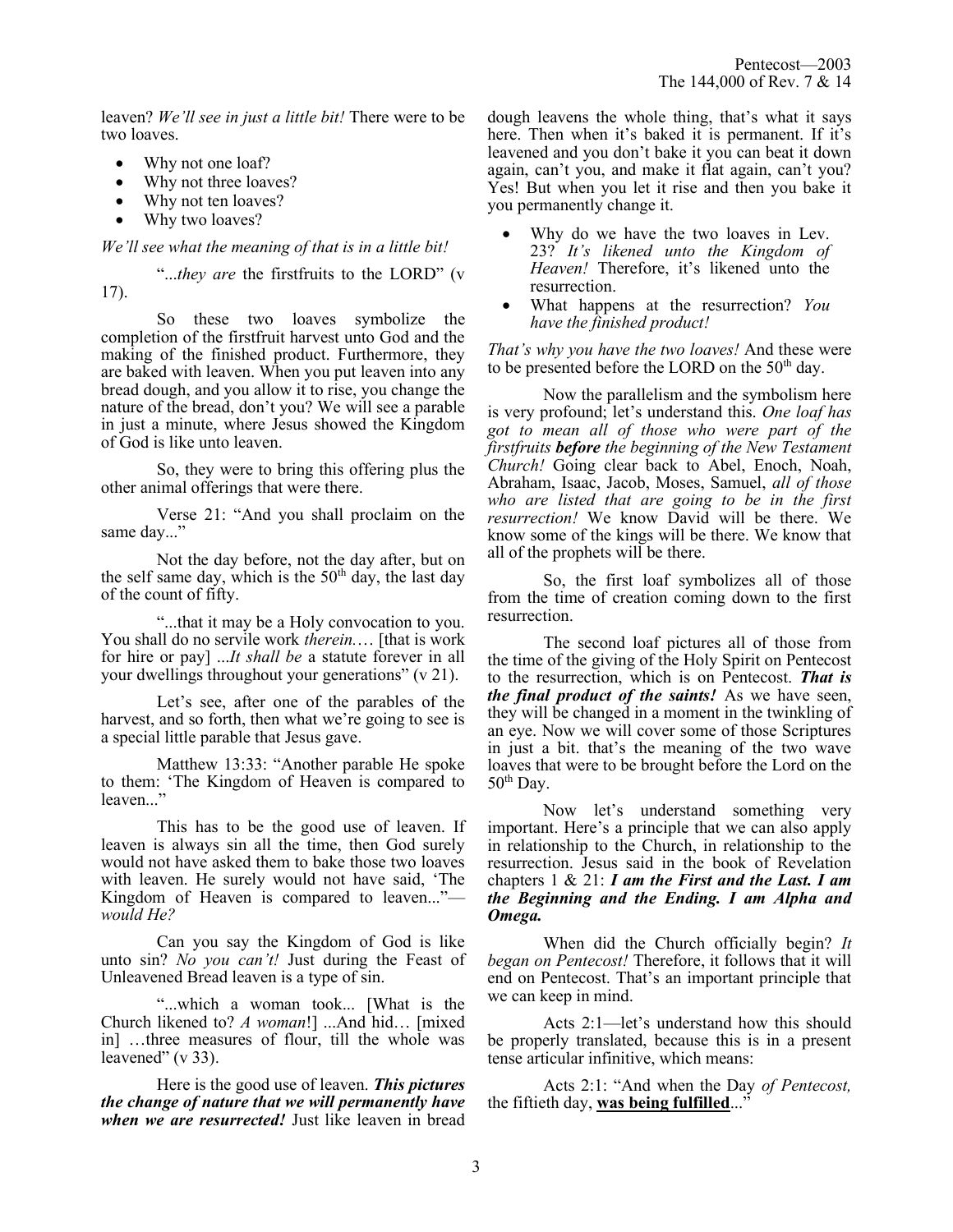Some people, to justify a Monday Pentecost, they say, 'When the Day of Pentecost had come to an end...' How do you celebrate it and observe it if it came to an end?

Since days end at sunset, this would have to have occurred after sunset at the temple. That doesn't make any sense at all. One minister even went to the 1539 Great Bible—also called the Cramner Bible—where he translates it, 'And when the Day of Pentecost had ended...'

That's obviously an improper translation. All one has to do is just check the Greek and understand that it means, *when the fiftieth day was being fulfilled!* It *was being fulfilled* with strength, power, and the giving of the Holy Spirit.

Now let's understand something also that's very important. God began the Church at the temple. Why did He begin it there? *Because that's where God placed His name!* If anything was going to be done so that everyone would know that this was of God, it had to start at the temple. It had to be when the day was *being fulfilled*. That is, as everyone was bringing their two wave sheaf loaves that they would bring and give to the priests. The priest would wave them before the Lord to be accepted, obviously then, and give them to the people, and then people could go ahead and consume those during the Feast of Pentecost for the meal that they would have. Now then, let's notice what happened with all of the hundred and twenty being assembled there.

"...they were all with one accord in the same place"  $(v 1)$ .

That was on what was called Solomon's Porch, which was one of the alcove meeting halls that they had to the side of the temple.

Verse 2: "And suddenly *there* came from heaven a sound..."

Just like the power of giving the Ten Commandments on Pentecost, God came from heaven, in person, in power and glory and spoke the Ten Commandments; and you can read of that back in Exo. 20. Likewise, this came from heaven, showing that it came from God.

"…a sound like *the* rushing of a powerful wind, and filled the whole house where they were sitting. And there appeared to them divided tongues as of fire, and sat upon each one of them" (vs 2-3). *That was the appearance!* 

This is not a baptism by fire. But in order for the disciples to understand that this came from God, God manifested it in that manner, and to show that it was of the power and the source coming from God. He expected them to go out and work and preach and have zeal and power, just like the fire here indicated.

Verse 4: "And they were all filled with *the* Holy Spirit; and they began to speak with other languages, as the Spirit gave them *the words* to proclaim."

So we know that these are languages that were to be understood. It wasn't confusion; it wasn't babbling; and furthermore, in this miracle there were two aspects of it:

- 1. the apostles spoke in tongues, of whatever language it was that the other Jews were hearing
- 2. it was also in the hearing

#### *So, we have two miracles that took place!*

Verse 5: "Now, *there* were *many* Jews who were sojourning in Jerusalem, devout men from every nation under heaven."

Why were they there? *To observe Pentecost!* They were there on the  $50<sup>th</sup>$  day. But let's understand that God inspired a huge, bigger than usual crowd to come. Why?

Let's look back at the events: You have the three and a half year ministry of Jesus. Every year the Jews would come to the temple. Every year they would hear about Jesus. You could read of that, especially in, and also in John 11 & 12.

What were they talking about? *All the miracles of Jesus! All the works that He was doing!*

They were wondering, was He the Messiah? Then they all heard that He was crucified and He died. They were wondering, what was God going to do now on the next Holy Day, the Feast of Pentecost? Maybe they had even heard those nations that were close by, and you know news travels fast even without a phone. Maybe they even heard that some of the disciples were already saying that they had seen Jesus raised from the dead.

Then you know Jesus ascended to heaven on the  $40<sup>th</sup>$  day during the  $50<sup>th</sup>$  day count. The disciples went back to Jerusalem and waited for this very event here. They were there observing the Feast of Pentecost. I just imagine they were wondering:

- What's going to happen?
- Where those men are who followed Jesus?
- Where are these disciples?
- What are they doing?

#### *God inspired the whole event!*

Verse 6: "And when word of this went out, the multitude came together and were confounded… [they were amazed] …because each one heard them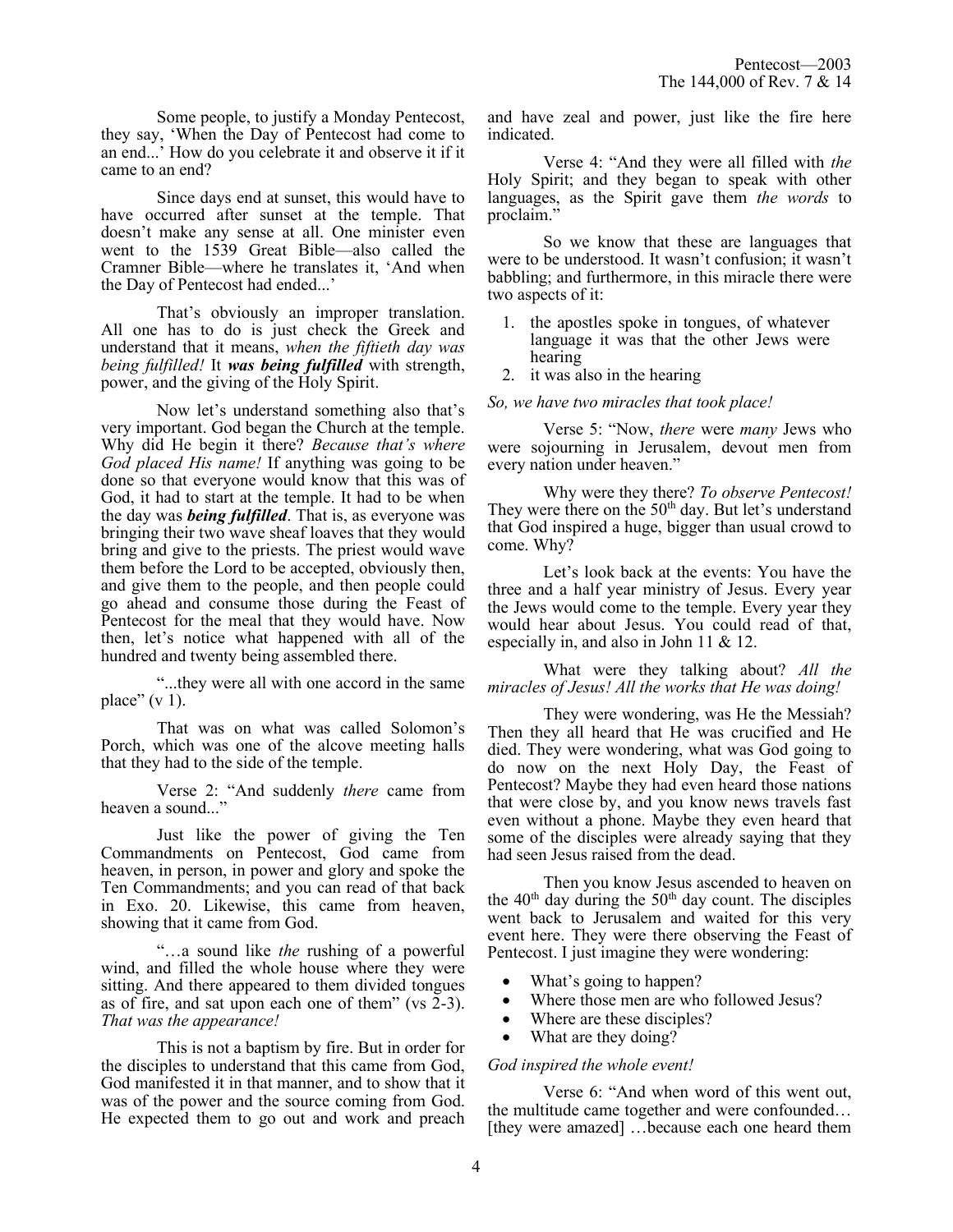speaking in his own language."

- What is it that the Jews like?
- What is it that Jesus said the Jews demand?
	- ✓ *They demand a sign!*
	- ✓ *They demand a miracle!*

*God gave it to them!* Here's the miracle of speaking in their language. Notice what they say:

Verse 7: "And they were all amazed, and marveled, saying to one another, 'Behold, are not all these who are speaking Galileans?'"

That's why God called Galileans. God doesn't call the rich and the mighty and the educated. Jesus was accused of being unlearned, because Jesus was not taught at any of the rabbinic schools. You can read in Isa. 50 that He was taught directly, miraculously, by God the Father.

- Who else would teach Jesus?
- Do you think any lying, deceiving Pharisees and Satan-followers can teach Jesus the Truth of God? *No!*

Then Jesus got the Galileans, because those in Jerusalem didn't care for the Galileans. These were hicks from the back sticks; dirty, smelly fishermen from the lake.

Verse 8: "Then how is it *that* we hear each one in our own language in which we were born? Parthians and Medes and Elamites, and those who inhabit Mesopotamia, and Judea and Cappadocia, Pontus and Asia, both Phrygia and Pamphylia, Egypt and the parts of Libya, which *are* near Cyrene, and the Romans who are sojourning *here*, both Jews and proselytes, Cretes and Arabians…" (vs 8-11).

So, long, long before Mohammed came the Arabians had the Truth preached to them. They were Jews out of Arabia.

"…we hear them speaking in our own languages the great things of God" (v 11).

So right here on the Day of Pentecost God performed a tremendous miracle. God made it clear that the beginning of the Gospel was going to start right here at the temple where God placed His name.

Therefore, what the apostles did had the full stamp and the visible proof of the authority and the power of God, Who had established the temple and placed His name there. God was not going outside of the authority that He established. So, He made it clear. This was a miraculous event. It was showing the beginning of the spiritual preaching of the Gospel to the whole world. Let's notice what happened.

Verse 12: "And they were all amazed and

greatly perplexed, saying to one another, 'What does this mean?' But others were mocking *and* saying, 'They are full of new wine.' Then Peter, standing up with the eleven, lifted up his voice and spoke out to them: 'Men, Jews, and all those of you who inhabit Jerusalem, let this be known to you, and pay attention to my words. For these are not drunken as you suppose, for it is *only the* third hour of the day'" (vs 12-15).

That's nine-o'clock in the morning. That's when the two loaves of the Wave Sheaf Offering was to begin to be offered.

Verse 16: "But this is that which was spoken by the prophet Joel…"

We are going to see, not everything was fulfilled in what the prophet Joel said, in this first Pentecost. But we will see that it will be fulfilled in the last Pentecost. That is, when Christ returns.

Verse 17—*Quoting the Lord from the book of Joel*: "'And it shall come to pass in the last days,' says God, '*that* I will pour out My Spirit upon all flesh, and your sons and your daughters shall prophesy, and your young men shall see visions, and your old men shall dream dreams; and even upon My servants and upon My handmaids will I pour out My Spirit in those days, and they shall prophesy; and I will show wonders in the heaven above and signs on the earth below, blood and fire and vapors of smoke. The sun shall be turned into darkness and the moon into blood, before *the* coming of the great and awesome Day of *the* Lord'" (vs 17-20).

We are going to see where that will be fulfilled, and how it will be fulfilled.

Verse 21: "And it shall come to pass *that* everyone who calls upon the name of *the* Lord shall be saved."

Verse 22—*Peter continues*: "Men, Israelites, listen to these words: Jesus the Nazarean, a Man sent forth to you by God, as demonstrated by works of power and wonders and signs, which God performed by Him in your midst, as you yourselves also know."

They had a three and a half year witness; *they knew!* There was no doubt! Then he talks about how He was delivered and crucified. He makes it clear that God raised Him from the dead; that He did not allow His body to see corruption. Peter made it clear that David *had not* ascended into heaven, and that *the resurrection of Christ was the powerful thing that took place, and that was the basis of their ministry.*

Jesus said, *'You're going to be witnesses to Me of the resurrection unto the ends of the earth.'* That's still true today! Because preaching the words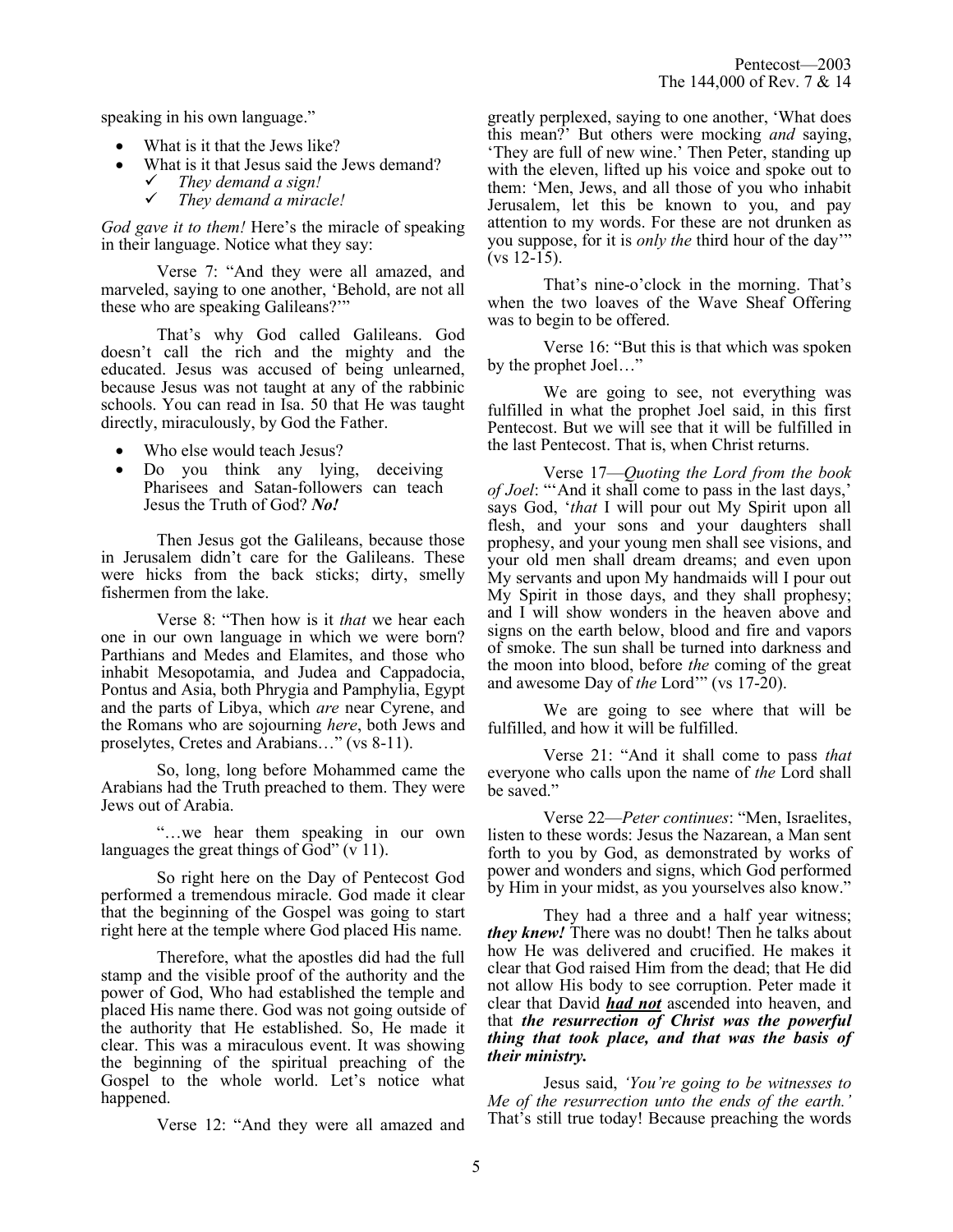of the apostles, *their words and preaching,* goes to the end of the earth today in Bibles.

Peter goes on and says that God raised Him up to His right hand. Let's see a parallelism that takes place here in relationship to the command in Lev. 23.

Verse 36: "Therefore, let all *the* house of Israel know with full assurance…"

Many of those who were of the house of Israel were counted Jews because they came to the temple, though they were of the other tribes. Let them know assuredly:

"…that God has made this *same* Jesus, Whom you crucified, both Lord and Christ.' Now, after hearing *this*, they were cut to the heart…" (vs 36-37).

Here's God moving them to repentance. A spiritual operation on the Day of Pentecost to move them to repentance, because Rom. 2 says that it is God's graciousness that leads you to repentance.

Verse 38: "Then Peter said to them, 'Repent and be baptized each one of you in the name of Jesus Christ for *the* remission of sins, and you yourselves shall receive the gift of the Holy Spirit."

That's then when God gave the Holy Spirit to all of those who repented. Obviously the Holy Spirit in power to preach was given to the apostles on that day.

Verse 39: "For the promise is to you and to your children, and to all those who are afar off, as many as *the* Lord our God may call."

God is the One Who has to do the calling, and God is the One Who called these people on the first Pentecost when He gave the Holy Spirit and began the Church.

Verse 40: "And with many other words he earnestly testified and exhorted, saying, 'Be saved from this perverse generation.' Then those who joyfully received his message were baptized; **and about three thousand souls were added that day**"  $(vs 40-41)$ .

Which day? *In the fulfilling of the fiftieth day!*

Leviticus 23 21: "And you shall proclaim **on the same day** that it may be a Holy convocation to you."

There we go! There's the beginning of it, right here. A tremendous thing that took place. There were 3,000 that were baptized that day. I imagine that many of the 120 were there baptizing them, as well as the apostles. We can understand, out of the

120 that surely 70 of them were of those that were sent out in addition to the apostles, as we find there in Luke 10. So, there were plenty of people there to baptize them. Obviously, they received the laying on of hands for the receiving of the Holy Spirit.

We've seen the beginning of the fulfillment of it. Now let's come to the book of Revelation, and let's follow along, and let's look at another fulfillment of the Day of Pentecost. Let's see how that comes and what's involved with it. We will also answer the question about the 144,000 that are called *firstfruits*."

We came through Rev. 3 and the seven churches; *each church is symbolic of the seven weeks of harvest!* Then we have a scene of things that are in heaven, Rev. 4 & 5.

Let's begin with the seals. Who is the One Who is opening the seals? *Jesus Christ is!*

Revelation 6:1: "And I looked when the Lamb opened one of the seals… [*first seal*] …and I heard one of the four living creatures say, like the sound of thunder, 'Come and see.' And I looked, and behold, *there was* a white horse; and the one who was sitting on it had a bow, and a crown was given to him; and he went out conquering, and to conquer" (vs 1-2). *This is not Christ!* This is the *false christ*.

Christ is still in heaven; He opens the seal and this takes place on earth. This is the great false religion that is going to encompass the whole world. That seal has probably already been opened. We know that the second seal is going to be opened at a particular time. We will see when that will be. But we need to look at some other Scriptures.

*Let's look at the end of the church harvest,*  because the seven weeks of harvest have a specific harvest, separate from the  $50<sup>th</sup>$  Day harvest. Let's see what takes place right at the end.

Rev. 12—this is what happens next before the second seal is opened. It says:

Revelation 12:7: "And there was war in heaven…"

Verse 9: And the great dragon was cast out…"

Verse 10: "…because the accuser of our brethren has been cast down, who accuses them day and night before our God. But they overcame him through the blood of the Lamb, and through the word of their testimony; and they loved not their lives unto death" Therefore, rejoice you heavens and those who dwell in Them. Woe to those who inhabit the earth and the sea! For the Devil has come down to you, having great wrath, *because* **he knows that**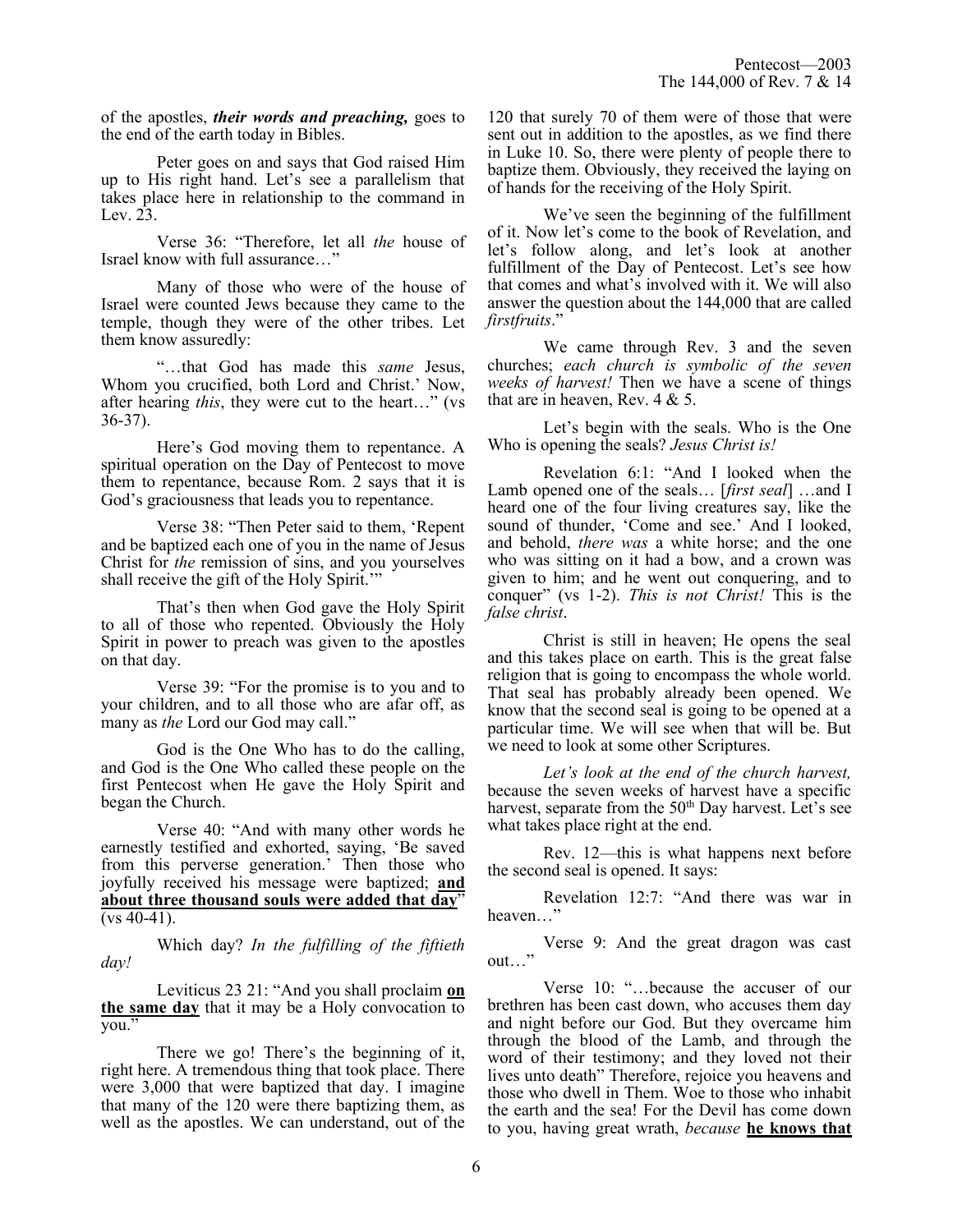## **he has** *only* **a short time**" (vs 10-12).

"…a short time" is probably equivalent to a little bit more than three and a half years.

Verse 13: "And when the dragon saw that he was cast down to the earth, he persecuted the woman who had brought forth the man-*Child*."

So, just before the second seal opens, which is the beginning of the Great Tribulation, there is a time of persecution. And this time of persecution is going to be against the Church. The time of persecution will precede the beginning of the martyrdom.

As we will see a little later, the martyrdom is going to close the Church Age. It is going to close the harvest of the seven weeks. Now here's why:

Verse 14[transcriber's correction]: "And two wings of a great eagle were given to the woman, so that she might fly to her place in the wilderness, where she is nourished *for* a time, and times, and half a time, from *the* face of the serpent." *That's three and a half years!*

So, let's see what happens during that time. We can conclude that the "short time" that the devil knows that he has is a little longer than three and a half years. Now here's where everyone wants to go: *a place of safety*. But what we're going to see, not everyone's going to go. All of those who think they are going to go are not going to go, because those who seek to save their lives are going to lose it. Those who lose their lives in Christ will save it. Now that's just a principle involved that we can apply here.

Besides, how are they going to get there? Well, if there are two wings of a great eagle, that shows that God is going to do it supernaturally. *This is not a rapture!* This is being taken, probably, by angels to the place of safety, wherever it will be.

A lot of people like to know where it is. Well even Jesus didn<sup>7</sup>t say where it was. But here's something that is absolutely true:

- if you go to a place of safety, when you get there you'll know where it is
- *if* you don't go, but you get there, then you'll know where it is

## *So the knowledge of where it is will do you no good prior to getting there!*

if, on the other hand, you know where the place of safety is, and you don't go there, God doesn't take you there, *THEN* all the knowledge about it does you no good, does it? *Absolutely not!*

### *What we need to do is take God at His word!*

- those who are going to go, *God is going to select*
- those of us who are not going to go, something else is going to happen

## What will happen to the rest *will end the church harvest!*

Verse 15: "And the serpent cast water out of his mouth as a river, so that he might cause her *to be* carried away by the flood. But the earth helped the woman, and the earth opened its mouth, and swallowed up the river that the dragon had cast out of his mouth. Then the dragon was furious with the woman and went to make war with the rest of her seed… [these are the ones who have the Holy Spirit of God] …who keep the commandments of God and have the testimony of Jesus Christ" (vs. 15-17).

What's going to happen to them? *If the devil makes war against you, that is a martyrdom!*

When he comes to make war, he not only makes war against the Church, but he also makes war beginning against Israel. When that takes place, when he makes war against the *remnant of her seed,* that's when the second seal is opened, and that begins the Tribulation against Israel. The whole duration of time at the end is three and a half years. But as we are going to see, the duration of the Tribulation against Israel is just a bit over two years.

*The second seal* is opened, a great sword is given to him, he takes peace from the earth. Then immediately follows *the third seal,* which then is famine, shortage of food. *The fourth seal* is the resultant death that takes place with all of this. These are opened in quite a rapid fashion.

*The fifth seal* takes a little longer, because here is the martyrdom of the saints, and when this occurs *the harvest of the church age ends.*

- that ends the seven weeks harvest
- that ends the equivalent of 49 days.

But there's still the harvest of the  $50<sup>th</sup>$  day, which we'll cover in just a bit.

Revelation 6:9: "And when He opened the fifth seal, I saw under the altar the souls of those who had been slain for the Word of God, and for the testimony that they held."

*This is a symbolic vision!* This doesn't mean that the souls are under the altar, in a direct sense that immortal souls go to heaven. This is just in vision to tell John so he can write it down as to what is happening.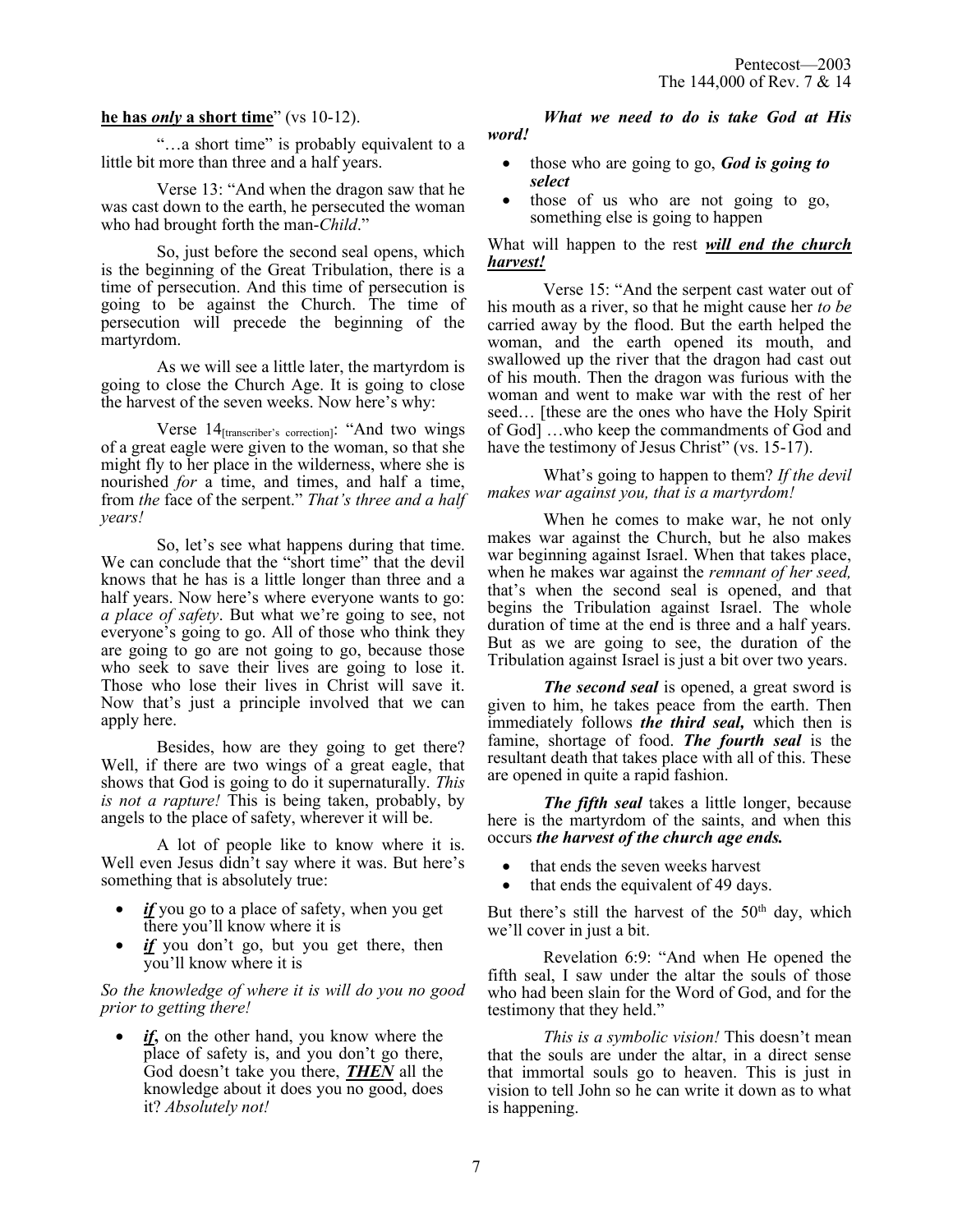Verse 10: "And they cried out with a loud voice, saying, 'How long, O Lord, Holy and true, do You not judge and avenge our blood on those who dwell on the earth?'"

These are all of the ones that have been martyred down through time, up to the beginning of the Great Tribulation.

*Notice what happens here,* v 11: "And white robes were given to each of them; and they were told that they should rest a short time…"

That's almost the duration of time that we find there in Rev. 12. But the war comes now against the saints.

"…yet, until *it* be fulfilled *that* both their fellow servants and their brethren also would be killed, just as they had been" (v 11).

It's going to be very easy at that time, especially given the technology and the advances in technology between now and the time this occurs, to know exactly where everyone is who is a true Christian. *They will be martyred!* You don't find them fighting. A true Christian with the Holy Spirit of God should not war. Now there are many worldly professing Christians. They can go ahead and fight, because they're a part of the world. But if you have the Holy Spirit of God, you're going to do just exactly as Christ, Who went meekly as a lamb. And after all, didn't Paul write we are all like lambs led to the slaughter? That's talking about martyrdom.

Now when this happens, and all of those who have the Holy Spirit of God are martyred. Now God will give you strength to endure it. But every one of us has to have in our mind already prepared

- that we love God with all our heart and mind and soul and being
- that we love the way of God more than anything else
- that we love not our lives unto death
- that God will strengthen us so we can endure the martyrdom.

When the Church Age closes with the martyrdom of the saints, *then there is still time!* Now we're going to see this. We're going to see how the rest of the prophecy that Peter quoted from Joel is fulfilled.

Verse 12: "And when He opened the sixth seal, I looked, and behold, there was a great earthquake; and the sun became black as *the* hair *of* sackcloth, and the moon became as blood; and the stars of heaven fell to the earth, as a fig tree casts its untimely figs when it is shaken by a mighty wind. Then *the* heaven departed like a scroll that is being rolled up, and every mountain and island was moved

out of its place. And the kings of the earth, and the great men, and the rich men, and the chief captains, and the powerful men, and every bondman, and every free *man* hid themselves in the caves and in the rocks of the mountains…" (vs 12-15).

Because this earthquake is literally, as it says there in Isa. 20, *the valleys are going to be raised and the mountains are going to be lowered!* It's going to absolutely be a fantastic, phenomenal earthquake. Not as great as the one that occurs in Rev. 16. All during the time of the Tribulation and the three and a half years we find that there are different earthquakes and different events going on.

Verse 16: "And they said to the mountains and to the rocks, 'Fall on us, and hide us from *the* face of Him Who sits on the Throne, and from the wrath of the Lamb, **because the great day of His wrath has come, and who has the power to stand?**"" (vs 16-17).

Here comes the harvest of the  $50<sup>th</sup>$  day. It has to do with the 144,000. There are some people who believe that all there are going to be is  $144,000$ , that that's all that God is going to have in the first resurrection. You can let them dream on, because they're giving their own misunderstandings. Everyone who has said that has totally failed. All you have to do is look at the Jehovah's Witnesses. That's how they began their denomination, by saying that they were the 144,000, and now they've got over a million people in Jehovah's Witnesses. How do you count the 144,000? *So much for men's interpretation of prophecy!*

*Concerning the sealing of the 144,000* (Rev. 7). So, right after the heavens open up and the sign of the Son of Man appears, we are going to see a fantastic thing that will take place. When this occurs this is going to startle the whole world. It's going to be quite a sign. It is going to be a thing that will shine in the heavens for a period of about 18 months. There's going to be no doubt that Christ is returning, although the prophecies of the Roman Catholic Church say that the return of Christ is the antichrist.

Here is how it's going to happen. They will be saying, *'Here is Christ, there is Christ.'* Jesus said don't go forth, even if it's in the secret chamber or if it's in the desert. He says, *'Believe it not!'* 

Matthew 24:27: "For **as the light of day,** which comes forth from *the* east…"

*Not a bolt of lightning as we would understand a bolt of lightning!* That goes up and down, north and south, from the earth up to the clouds, and in through the clouds, and so forth. This is *the light of day coming out of the east!* That's showing that it is the light of day, *the sun!*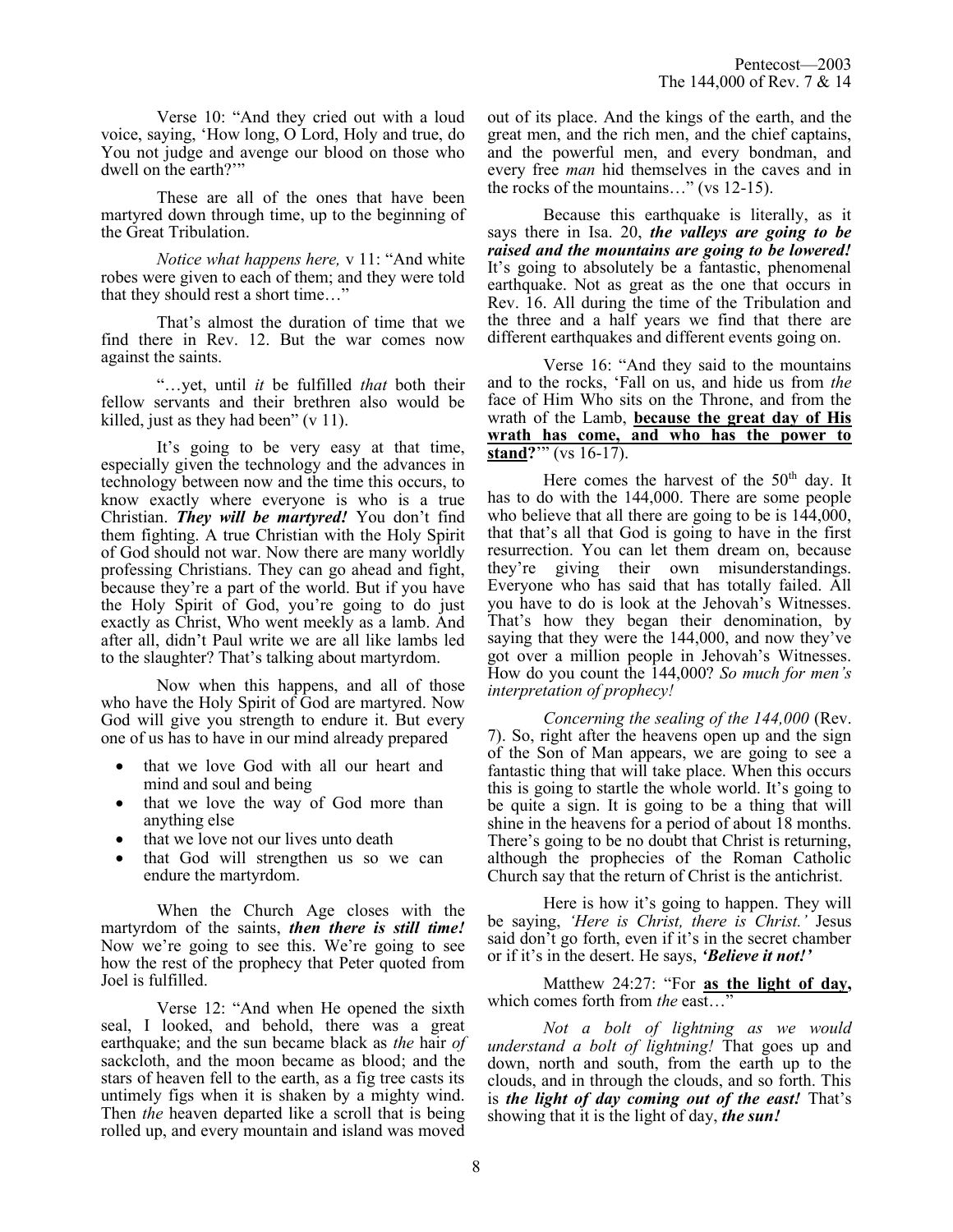"…and shines as far as *the* west, so also shall the coming of the Son of man be" (v 27).

Right when the heavens roll back, all of a sudden they see this new sun out there in the heavens. What's going to happen all during the last 18 months that will be coming closer and closer to the earth. Those on earth are going to feel as though we're being invaded from outer space, which will be true, because Christ is coming from outer space. He is going to invade the world. Of course, He's going to destroy all the armies that *the beast* and *the false prophet* gather. Well, we're getting ahead of our story.

Let's look at the 144,000, and let's understand where they come from, and the great multitude.

- Where do they come from?
- How do they get there?
- How do they receive salvation?

Revelation 7:14: "Then I said to him, 'Sir, you know.' And he said to me, 'They are the ones who have come out of the Great Tribulation; and they have washed their robes, and have made their robes white in the blood of the Lamb.'"

These are people who are *still living*. It doesn't say that they are martyred. But *they repent!* When they see the heavens roll back as a scroll, they repent. God does a miraculous thing. *This is the 50th day harvest!* Could it be that this begins on the next to the last Pentecost during the three and a half years? *Very likely!*

Verse 3: "Saying, 'Do not damage the earth, or the sea, or the trees until we have sealed the servants of our God in their foreheads.'"

*None of us are of the 144,000!* The reason is that we have already been sealed with the Spirit of God. We don't need to be sealed. These are people who have not received the Spirit of God. These are people who are God's personal harvest, the 144,000 and a great innumerable multitude. God shows how He gives them the Holy Spirit, by sending an angel to signify that they have received the Holy Spirit of God. *Supernatural conversion!*

just like God did with the apostles and disciples there on the Day of Pentecost

*He sent His Holy Spirit right to them*

just like He did with Cornelius when Peter went and preached to them. He sent the Holy Spirit, and then they were baptized

These people have no ministers to baptize them, do they? There's no church to go to. *The church harvest is over!* Now let's look and see about the 144,000:

Verse 4: "And I heard the number of those who were sealed: one hundred forty-four thousand, sealed out of every tribe of *the* children of Israel."

Who are the 144,000? *They're from the tribes of the children of Israel, 12,000 from each tribe!* This also fulfills another prophecy that God gave back in Zech. 12. Who is the first to receive salvation? God says in:

Zechariah 12:7: "The LORD also shall save the tents of Judah first…"

Revelation 7:5 "From *the* tribe of Judah, twelve thousand *were* sealed…"

Then Rueben, Gad, Asher, Naphtali, Manasseh, Simeon, Levi, Issachar, Zebulon, Joseph and Benjamin—144,000 each.

Let's see something important concerning the timing of this. Remember that Israel goes into captivity at the end. There are some people who are saying that Israel does not go into captivity at the end. *So much for human prophecies!* Even though they use the Bible, they misapply it.

Hosea 5 will give us an inkling of the timing of what takes place here. Because now these are physical people, the physical children of Israel, and the physical great multitude of many languages, and tribes, and nations, and so forth, that are going to be saved, and they come out of Great Tribulation. They wash their robes in the blood of the Lamb.

Hosea 5:15: "I will go; I will return to My place… [God says of Israel] …until they confess their guilt and seek My face; in their affliction they will seek Me earnestly."

Israel always does that. Just like when '9/11/2001' occurred. All of a sudden God is back in the vocabulary of Israel. Well that's what's going to happen here.

Hosea 6:1: "Come and let us return to the LORD… [that's repentance] …for He has torn, and He will heal us; He has smitten, and He will bind us up."

They went through Great Tribulation, didn't they? *Yes!* They went off into captivity, like Ezekiel and Jeremiah and Isaiah have said.

Verse 2: "After two days… [if a day in prophecy is one year, *this is after two years*] …He will revive us; in the third day... [beginning of the third year] … He will raise us up, and we shall live in His sight."

Let's look at the timing of this. In the beginning of the third year means that in a three and a half year Tribulation period at the end, at the end of the second year, beginning the third year, that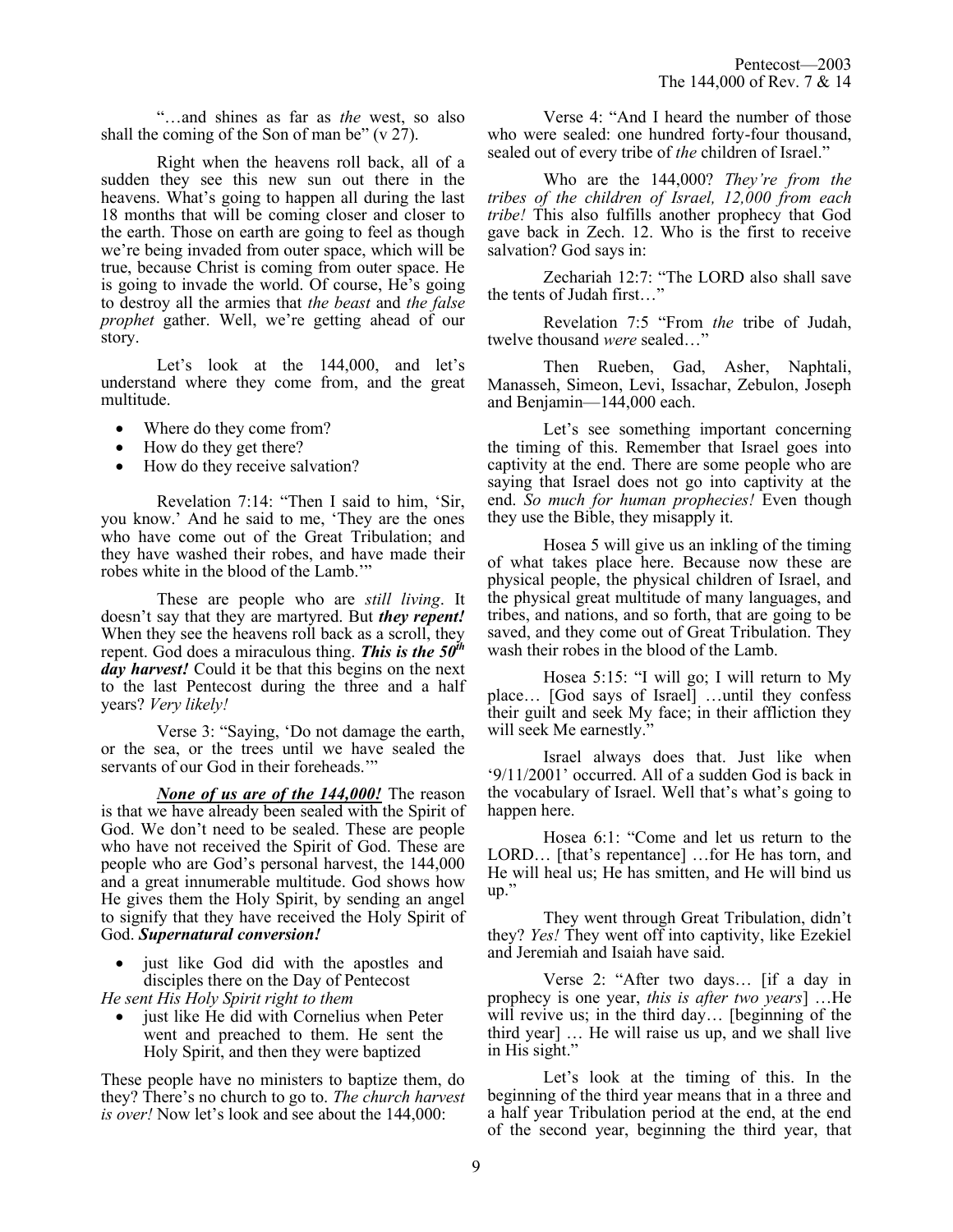means there's one year and six months left, or 18 months. Or approximately from Trumpets to Pentecost to Trumpets. They are sealed on Pentecost, the next to the last Pentecost; then when it comes around the next year they will be resurrected, or changed, either one. Depending whether they live the full year or not.

Let's look at the great innumerable multitude, *they also will receive salvation!* They will also be raised up, probably at a timeframe very close to what Israel was. This is God's special harvest. *This is God's 50th Day harvest!* We don't know how many this will be. But surely, if there's a great innumerable multitude, or a multitude, which no one can number, that's got to be more than 144,000, because this is in addition to the 144,000.

Revelation 7:9: "After these things I looked, and behold, a great multitude, which no one was able to number, out of every nation and tribe and people and language…"

Isn't this almost a repeat of the first Pentecost? *Yes indeed!* Here we have the next to the last Pentecost, the beginning of the  $50<sup>th</sup>$  day harvest. It runs from Pentecost to Pentecost, which is one year; which is one day, the  $50<sup>th</sup>$  Day fulfillment, being one year long.

"…was standing before the Throne and before the Lamb, clothed with white robes and *holding* palms in their hands" (v 9)—*showing they're going to receive salvation!* That's projecting forward to the time of the resurrection.

Now then, coming down in time, the trumpet plagues are blown. We won't go into each one of these, because what we want to do now is look at the 144,000 in Rev. 14. What we are going to find, *there are two groups of 144,000*:

- 1. those of the children of Israel (Rev. 7),
- 2. this special group in (Rev. 14).

Revelation 14:1: "And I looked, and I beheld *the* Lamb standing on Mount Sion…"

Tie in Heb. 12, where it talks about that we come to Mount Sion, where the names of the saints are written in the *Book of Life* in heaven.

"…and with Him one hundred *and* fortyfour thousand, having His Father's name written on their foreheads. Then I heard a voice from heaven, like *the* sound of many waters, and like *the* sound of great thunder; and I heard *the* sound of lyre players playing their lyres. And they were singing a new song before the Throne, and before the four living creatures and the elders. And no one was able to learn the song except the hundred *and* forty-four thousand, who were redeemed from the earth" (vs 13).

We'll come back and we'll analyze all the aspects of this and see that this 144,000 is a different 144,000 than those in Rev. 7.

Verse 4: "These are the ones who were not defiled with women, for they are virgins; they are the ones who follow the Lamb wherever He goes. They were purchased from among men *as* firstfruits to God and to the Lamb, and no guile was found in their mouths; for they are blameless before the Throne of God" (vs 4-5). *Now let's analyze what we just read here*:

1. they have the name of the Father written in their foreheads

We don't find that listed of those of the 144,000 in Rev. 7. Let's just understand there is only one qualification of the 144,000 in Rev. 7 that there are 12,000 from each one of the tribes of the children of Israel, the physical children of Israel. *That's it!* This is another group.

2. they sing a song that only the 144,000 know; no one else knows it

*now a distinct difference*:

- 3. they were redeemed from the earth, not from the children of Israel
- 4. these were not defiled with women
- What does that mean?
- How does Rev.  $2 \& 3$  and Rev. 17 show how the saints get defiled with women? *Through false religion! In other words, they never followed any of the false religions!*
- 5. they are virgins

They were faithful like the five wise virgins who were called in to the wedding supper. They are virgins.

- 6. These are those who follow the Lamb wherever He goes. In other words, through thick and thin they followed Christ, whatever it was.
- 7. these were redeemed from among men; redeemed from the earth; not restricted to the twelve tribes of Israel. Could be from any group of people
- 8. firstfruits unto God and to the Lamb
- 9. in their mouth was found no guile
- 10. they are without fault before God
- Who are these?
- When we view the seven churches in the book of Revelation, what do we find? *We find that certain ones had certain sins that Christ told them to repent of!*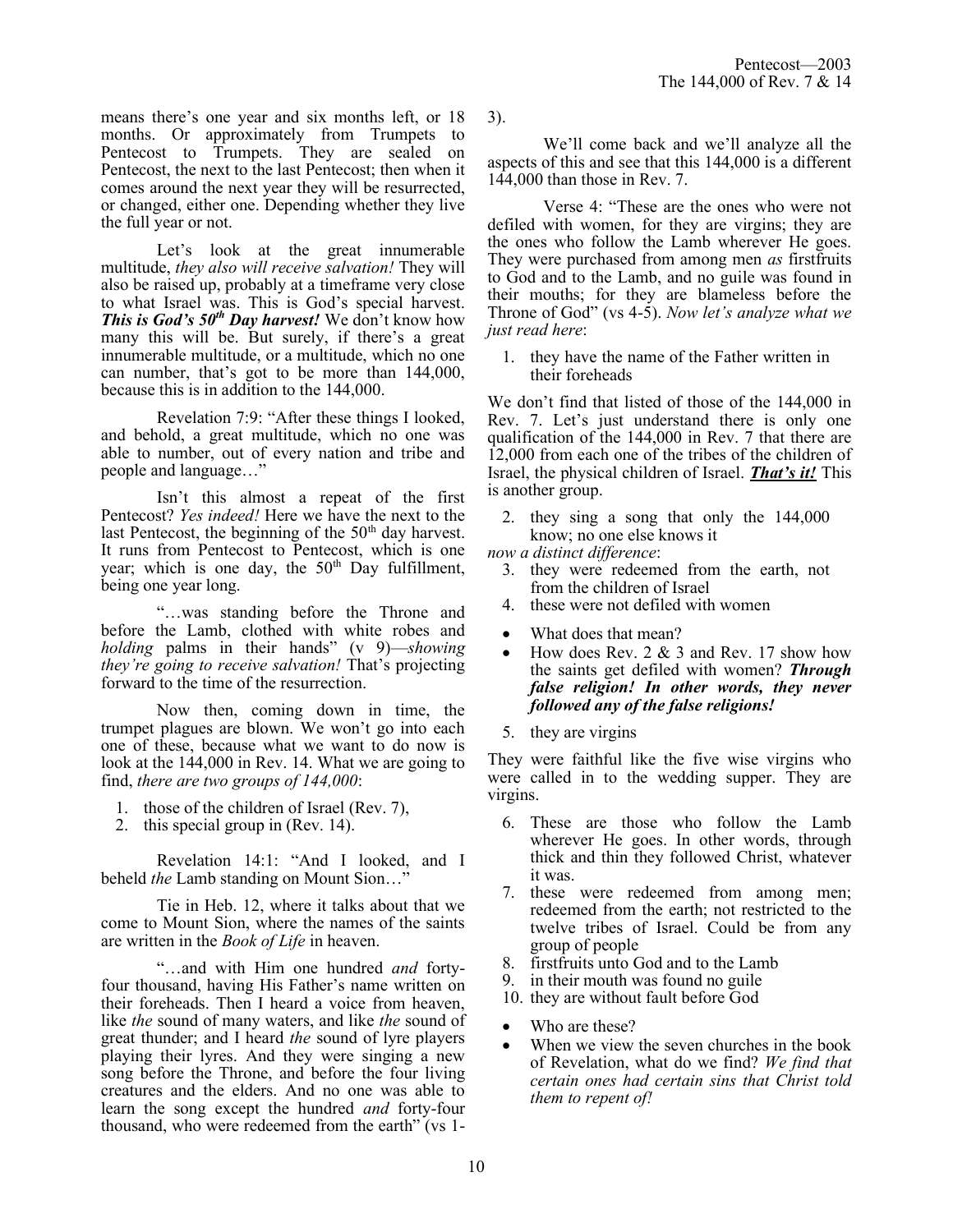As we noted yesterday, there were only two churches that were noted as not having to repent: Smyrna and Philadelphia. Let's notice something else: What is said here concerning the Philadelphians? *We find a similarity between the 144,000 of Rev. 14 and what it is said here to the Church at Philadelphia!* The Church of Philadelphia fits all of the qualifications, those ten qualifications of the 144,000 in Rev. 14. Now let's understand something. This also helps us substantiate something very important. The churches not only were the seven churches in existence at that time, but also the churches down through history. In Rev. 14 those 144,000 it is given no special timeframe. They're redeemed from the earth.

Revelation 3:12 *concerning the Philadelphians*: "The one who overcomes will I make a pillar in the Temple of My God, and **he shall not go out anymore**; and I will write upon him the name of My God and the name of the city of My God… [hat's what we find with the 144,000 of Rev. 14] …the New Jerusalem, which will come down out of heaven from My God; and *I will write upon him* My new name."

"…**he shall not go out anymore**…" means *they follow the Lamb wherever He goes!*

Now could it be that the 144,000 constitute the actual Bride that Christ is going to marry? Because we know that even though Eph. 5 says it's of the Church, we know that all of those that are going to be resurrected are not going to be of the Bride. Let's see that. They will be part of the harvest, but they will not be the Bride.

Let's come to the book of Matthew here. In Matt. 22 we'll see about the wedding.

- What do we find at the wedding besides the Bride and the Groom? *We find guests!*
- Who are the guests? *God doesn't tell us, but He gives us an indication!*

Matthew 22:2: "The Kingdom of Heaven is compared to a man *who was* **a King**, who made a wedding feast for **His Son**… [God the Father and Jesus Christ] …and sent his servants to call those who had been invited to the wedding feast; but they refused to come. Afterwards he sent out other servants, saying 'Say to those who have been invited, "Behold, I have prepared my dinner; my oxen and the fatted beasts are killed, and all things *are* ready. Come to the wedding feast."' But they paid no attention and went away, one to his farm, and another to his business…" (vs 2-5). *Tie in Matt. 13, that there are some whom the seed didn't take hold!*

Verse 6: "And the rest, after seizing his

servants, insulted and killed *them.* Now, when the king heard *it*, he became angry; and he sent his armies *and* destroyed those murderers, and burned up their city…. [the destruction of Jerusalem in  $70_{A,D}$ ] ... Then he said to his servants, 'The wedding feast indeed is ready, but those who were invited were not worthy; therefore, go into the well-traveled highways, and invite all that you find to the wedding feast.' And after going out into the highways, those servants brought together everyone that they found, both good and evil; and the wedding feast was filled with guests" (vs  $6-10$ ).

*Not everyone in the first resurrection are going to be part of the Bride. There are going to be a lot of guests!*

Verse 11: "And when the king came in to see the guests…"

Now it has to be in parable to show this. It's not going to happen that someone is going to be resurrected and then going got be cast out after they're resurrected, obviously! But this is to show that even if you're going to be a guest, you've got to prepare yourself to be a guest. You've got to be dressed for it.

"…*he* noticed a man there who was not dressed in *proper* attire for *the* wedding feast" (v 11).

You can liken that to the Laodiceans and the Sardisites. It says that they will be clothed in white.

Verse 12: "And he said to him, 'Friend, how did you enter here without a garment *fit* for *the* wedding feast?' But he had no answer. Then the king said to the servants, 'Bind his hands and feet, *and* take him away, and cast *him* into the outer darkness.' There shall be weeping and gnashing of teeth. **For many are called, but few** *are* **chosen**"  $(vs 12-14)$ .

So then, there have to be a lot of those who are resurrected who are going to be the guests. Christ is not going to marry those who, even though they are in the church, have gone astray and come back. Yes, they will receive eternal life when they have gone astray and come back. That is true, because they have repented. But if they have gone out and been defiled by women, like:

- Ephesus lost its first love
- Pergamos got all wrapped up in satanic ways and organization; they had sins that they had to repent of
- Thyatira allowed Jezebel, that prophetess, to seduce the servants of God and to commit fornication

Obviously, if that happens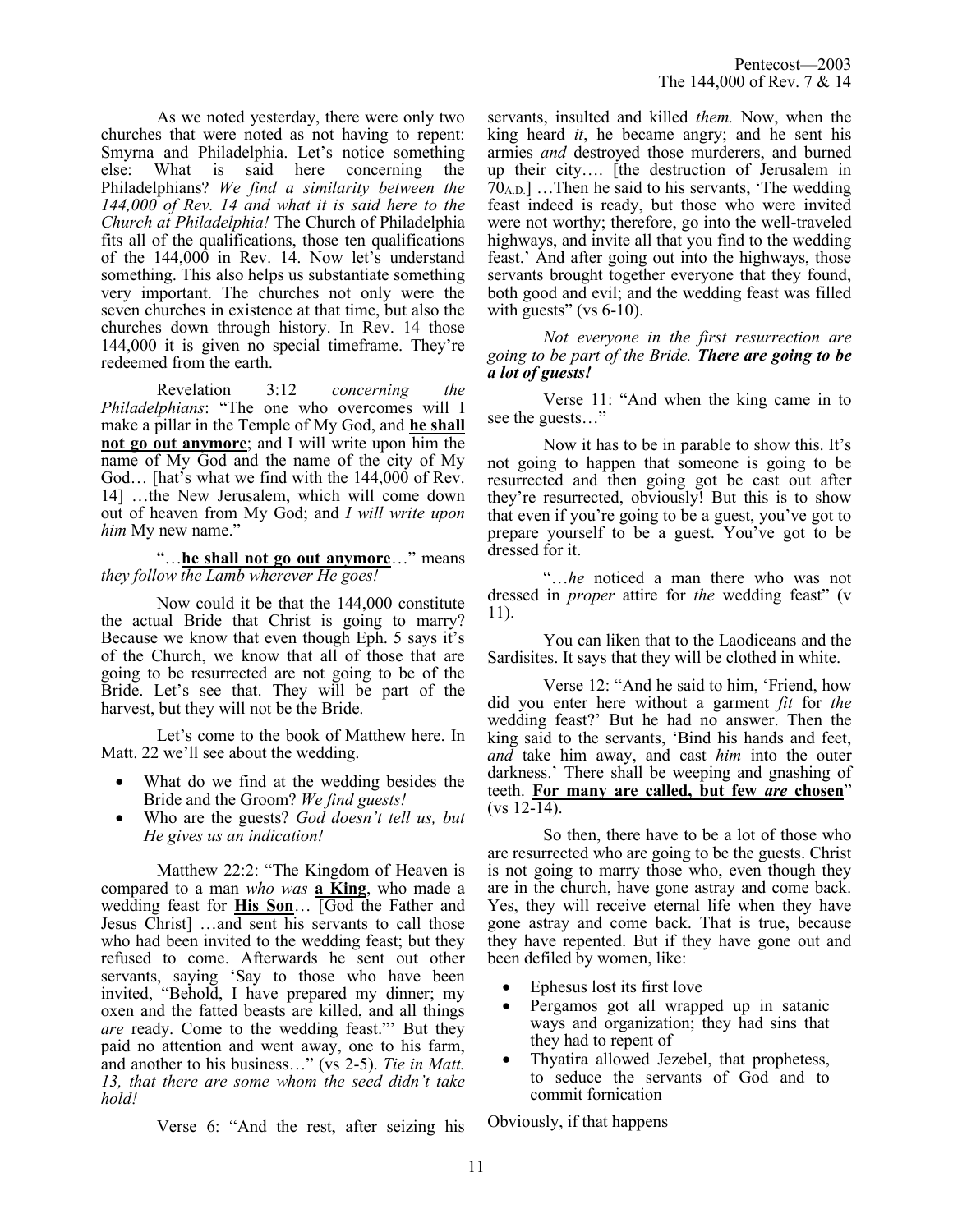- they have not remained virgins
- they didn't follow Christ wherever He went
- they were detoured part of the time
- Sardis was dead
- Laodicea was not even clothed

So when the resurrection takes place there are going to be the 144,000, which will probably be of those who are going to be the particular Bride that will marry Christ.

Then there will be all the others. They will be guests. But they will be in the first resurrection. They will receive eternal life. Now then, let's come to Rev. 14 and let's see that the harvest, then, is the resurrection. So we have the 144,000 of Rev. 7, which then are converted for one year along with the great innumerable multitude. Then they're all resurrected to meet Christ in the air. Then we have the 144,000 who will be the particular Bride of Christ. The wedding ceremony will take place, undoubtedly, on the Sea of Glass.

Now let's look at it here; let's see the harvest of the firstfruits.

Revelation 14:14: "And I looked, and behold, a white cloud, and *one* like *the* Son of man sitting on the cloud, having a golden crown on His head; and in His hand *was* a sharp sickle. And another angel came out of the temple, crying with a loud voice to Him Who was sitting on the cloud, 'Thrust in your sickle and reap, because the time has come for You to reap; for the harvest of the earth is ripe.' And He Who was sitting on the cloud thrust forth His sickle upon the earth, and the earth was reaped" (vs 14-16).

When that happens, then the trumpet of the Day of Pentecost will be blown. Because, you see, every Feast Day the trumpet is blown. And here, the trumpet of the Feast Day, which then will be the seventh trumpet of the trumpet plagues coming down through Rev. 8 & 9, that is blown. That is the time of the resurrection. Now let's see this going back to Rev. 11. Now there are many other things that we can tie in with it. But I wanted this Pentecost to focus on the 144,000 and the difference between them, and also the resurrection.

Let's see what happens when the seventh angel sounds the seventh trumpet:

Revelation 11:15: "Then the seventh angel sounded *his* trumpet; and *there* were great voices in heaven, saying, 'The kingdoms of this world have become *the kingdoms* of our Lord and His Christ, and He shall reign into the ages of eternity.' And the twenty-four elders, who sit before God on their thrones, fell on their faces and worshiped God, saying, 'We give You thanks, O Lord God Almighty, Who is, and Who was, and Who *is* to come; for You have taken *to Yourself* Your great power, and have reigned. For the nations were angry…'" (vs 15-18).

The seven last plagues are going to come *after* the resurrection.

"…and Your wrath has come, and the time for the dead to be judged, and to give reward to Your servants the prophets, and to the saints, and to *all* those who fear Your name, the small and the great; and to destroy those who destroy the earth.'…. [that covers those who fear Him, small and great, the great innumerable multitude] …And the Temple of God in heaven was opened, and the Ark of His Covenant was seen in His temple; and there were lightnings, and voices, and thunders, and an earthquake and great hail" (vs 18-19).

Let's see what happens when the trumpet blows, when the seventh trump blows.

Matthew 24:30: "And then shall appear the sign of the Son of man in heaven; and then shall all the tribes of the earth mourn, and they shall see the Son of man coming upon the clouds of heaven with power and great glory."

This great orb that was seen, it comes closer and closer to the earth; then all of a sudden it comes down right over Jerusalem, and then becomes the Sea of Glass. Then the resurrection takes place.

Verse 31: "And He shall send His angels with a great sound of a trumpet; and they shall gather together His elect from the four winds, from one end of heaven to *the* other."

They're going to be raised, and the angels are going to take them up and they are all going to meet Christ in the air.

Where are they going to meet Christ in the air? Let's see that it is going to be on, the Sea of Glass. There's a reason for it. Let's see that.

Revelation 15:1: "Then I saw another sign in heaven, great and awesome: seven angels having the seven last plagues, for in them the wrath of God is filled up. And I saw a Sea of Glass mingled with fire, and those who had gotten the victory over the beast, and over his image, and over his mark, *and* over the number of his name, **standing on the Sea of Glass,** having *the* lyres of God" (vs 1-2).

That's where all those who are resurrected going to be, *right on the Sea of Glass!*